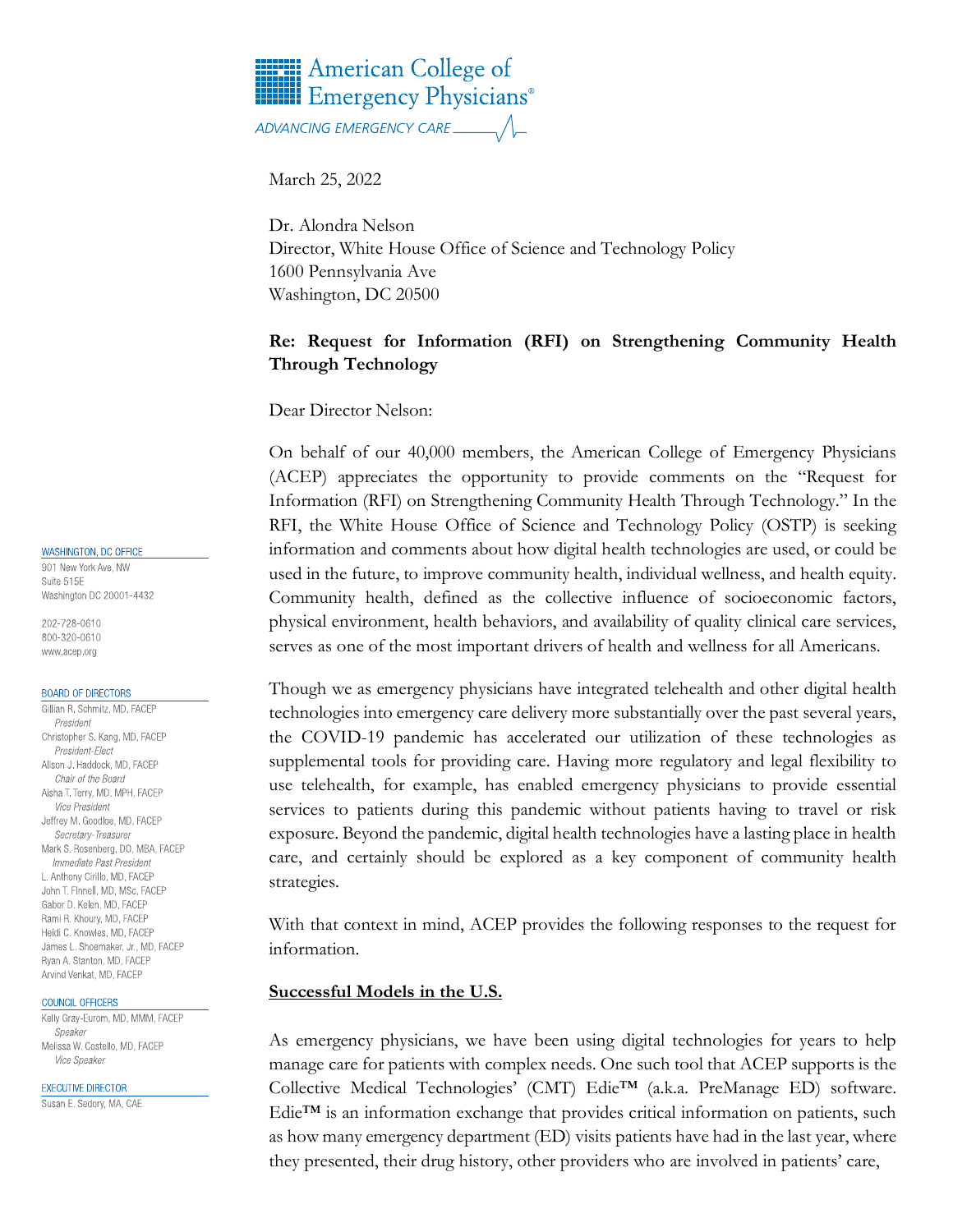and finally, whether there is a patient-specific care management plan that could guide treatment. The platform improves patient care by allowing emergency physicians to make more informed clinical decisions and better direct a patient's follow-up care. It also lowers health care costs through a reduction in redundant tests and better case management that reduces hospital readmissions. Through a partnership with CMT, ACEP has seen this system mature in approximately 17 states. In the first year alone, the state of Washington experienced a 24 percent decrease in opioid prescriptions written from EDs, a 14 percent reduction of super-utilizer visits, and state Medicaid savings of more than \$32 million. $1$ 

Some EDs across the country are attempting to create care coordination and case management programs that help improve follow up appointment scheduling from the ED and target social interventions and primary medical care to high ED utilizers. One such program in Maryland applies mobile technology to use paramedics in a community health worker role to follow up on discharged patients at risk for readmission.<sup>[2](#page-1-1)</sup> Many of these patients are Medicare beneficiaries. Another program in the East Bay, California has a help desk for health-related social needs with four integrated medical-legal partnerships, called Health Advocates, to help patients navigate housing and transportation challenges, immigration challenges, and benefit eligibility.<sup>[3](#page-1-2)</sup>

Further, emergency telehealth programs have used technology to help ascertain key clinical information from patients, ensuring that emergency physicians are able to rapidly diagnose patients during a telehealth encounter. Emergency physicians are able to provide examinations using video communications systems and have found to be able to provide key elements of the physical exam. It also is useful to measure blood pressure, heart rate, and oxygen saturation, if available, but those tools are typically only needed for higher acuity patients. Wireless medical telemetry systems (WMTSs), such as those offered by VIOS, GE Healthcare, Edan, Medeia, and Philips, can be used for real-time monitoring of patients.

ACEP is also continuing to explore other innovative ways our physicians can help coordinate care for high-risk patients, including through participation in alternative payment models. We have developed a physician-focused payment model (PFPM) called the [Acute Unscheduled Care Model \(AUCM\),](https://www.acep.org/apm) which the Physician-Focused Payment Model Technical Advisory Committee (PTAC) recommended to the Secretary of the U.S. Department of Health and Human Services (HHS) for full implementation in 2018. The AUCM provides incentives to participants to safely discharge Medicare beneficiaries from the ED by facilitating and rewarding post discharge care coordination. Under the model, a Medicare beneficiary who presents to the ED will undergo a safe discharge assessment (SDA) concurrent to receiving clinical care to identify socioeconomic factors and potential barriers to safe discharge back to the home or community, needs related to care coordination, and additional assistance that may be necessary. If the participating emergency physician, in collaboration with the primary care physician or designated specialist, determines that the patient is a candidate for discharge, the information captured during the SDA will be used to generate unique patient discharge instructions, including identifying symptoms that would require rapid reassessment and return to the ED. After the initial ED visit, the patient will receive appropriate follow-up care from the ED physician, his or her primary care physician, and other specialists as needed. One method for this follow-up care that is particularly emphasized in the model is telehealth, and we envision that the model would include a telehealth waiver similar to the waivers used

<span id="page-1-1"></span><span id="page-1-0"></span><sup>1</sup> <https://www.acepnow.com/article/emergency-department-information-exchange-can-help-coordinate-care-highest-utilizers/2/> <sup>2</sup> For more information on the Maryland Mobile Integrated Health Care Programs, please go to

<https://www.miemss.org/home/LinkClick.aspx?fileticket=w-K7gG-8teo%3D&tabid=56&portalid=0&mid=1964>

<span id="page-1-2"></span><sup>3</sup> For more information on the Health Advocates Program, please go t[o http://www.levittcenter.org/ed-social-welfare-in-collabor/.](http://www.levittcenter.org/ed-social-welfare-in-collabor/)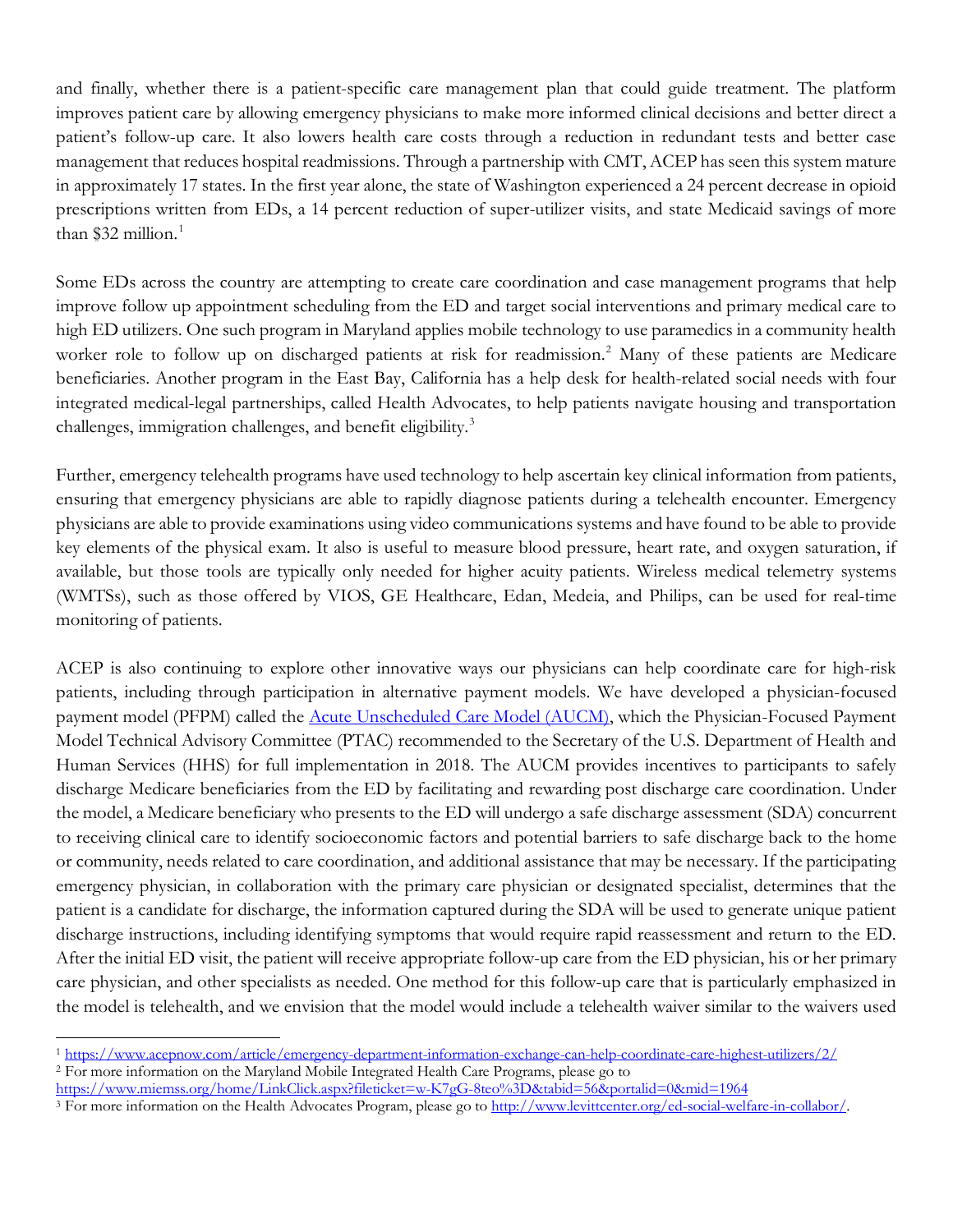in other Centers for Medicare and Medicaid Innovation (CMMI) models. ACEP is excited about the limitless possibility this model has in terms of improving care for Medicare beneficiaries and is eager to work with HHS on implementation.

### **Uses of Telehealth During the Pandemic**

The COVID-19 public health emergency (PHE) has changed the landscape of telehealth. While the Centers for Medicare & Medicaid Services (CMS) has made substantial changes to telehealth policies, there are a few that particularly affect emergency medicine. The most significant policy, which applied to all telehealth services, was CMS' use of its 1135 waiver authority to temporarily waive the Medicare originating site and geographic restrictions, allowing health care practitioners to provide telehealth services to patients regardless of where the clinicians or the patients are located—in both urban and rural areas. Congress, in the *Consolidated Appropriations Act, 2022*, recently extended this waiver for 151 days past the end of the PHE. Further, CMS clarified that the medical screening exams (MSEs), a requirement under Emergency Medical Treatment and Labor Act (EMTALA), could be performed via telehealth. Finally, CMS temporarily added all ED evaluation and management (E/M) codes, the observation codes, and critical care codes to the list of approved Medicare telehealth services through the end of 2023. These are the codes that emergency physicians typically bill.

With these flexibilities granted during the pandemic, emergency physicians provided telehealth services in the following three different clinical situations-- all of which added clinical value to patients:

- 1. Helping patients distinguish between urgent and acute care needs. Individuals who had urgent medical needs, but were unsure if they were having a medical emergency, were able to contact their EDs and have a telehealth visit with an emergency physician to assess whether the patient could stay at home, go to an urgent care clinic, or visit the ED. Emergency physicians are trained in rapid diagnosis and evaluation of patients with acute conditions, so they are particularly capable of providing these type of telehealth services. We are able to provide treatment to patients with minor illnesses and injuries completely via telehealth.
- 2. Providing MSEs to patients who came to the ED. As stated above, CMS released guidance stating that physicians (or other qualified medical persons) can perform MSEs via telehealth and where appropriate meet the MSE requirement without an in-person examination. Hospitals are temporarily allowed to set up alternative locations "on campus" for patients to receive an MSE other than in the ED. For example, patients presenting with possible symptoms of COVID-19 and meeting certain criteria (i.e., vital sign parameters) can be sent to a negative-pressure tent, where they are seen by an in-person nurse and a physician via telehealth (video and audio) who determines if the patient can be discharged from the tent or needs to be seen in the ED. After completing this process, a low percentage of patients need ED evaluation.
- 3. Ensure appropriate follow-up care after ED discharges. Emergency physician groups have set up systems and protocols to follow up with patients once they are discharged from the ED, ensuring that patients are taking their medications appropriately or are seeing their primary care physician or specialist if needed. These follow-up services have helped enhance care coordination efforts and avoid trips back to the ED or inpatient admissions. In addition, for patients under investigation for COVID-19, the treating ED group has been able to follow up with the patient to make sure their COVID symptoms are not progressing. Some groups have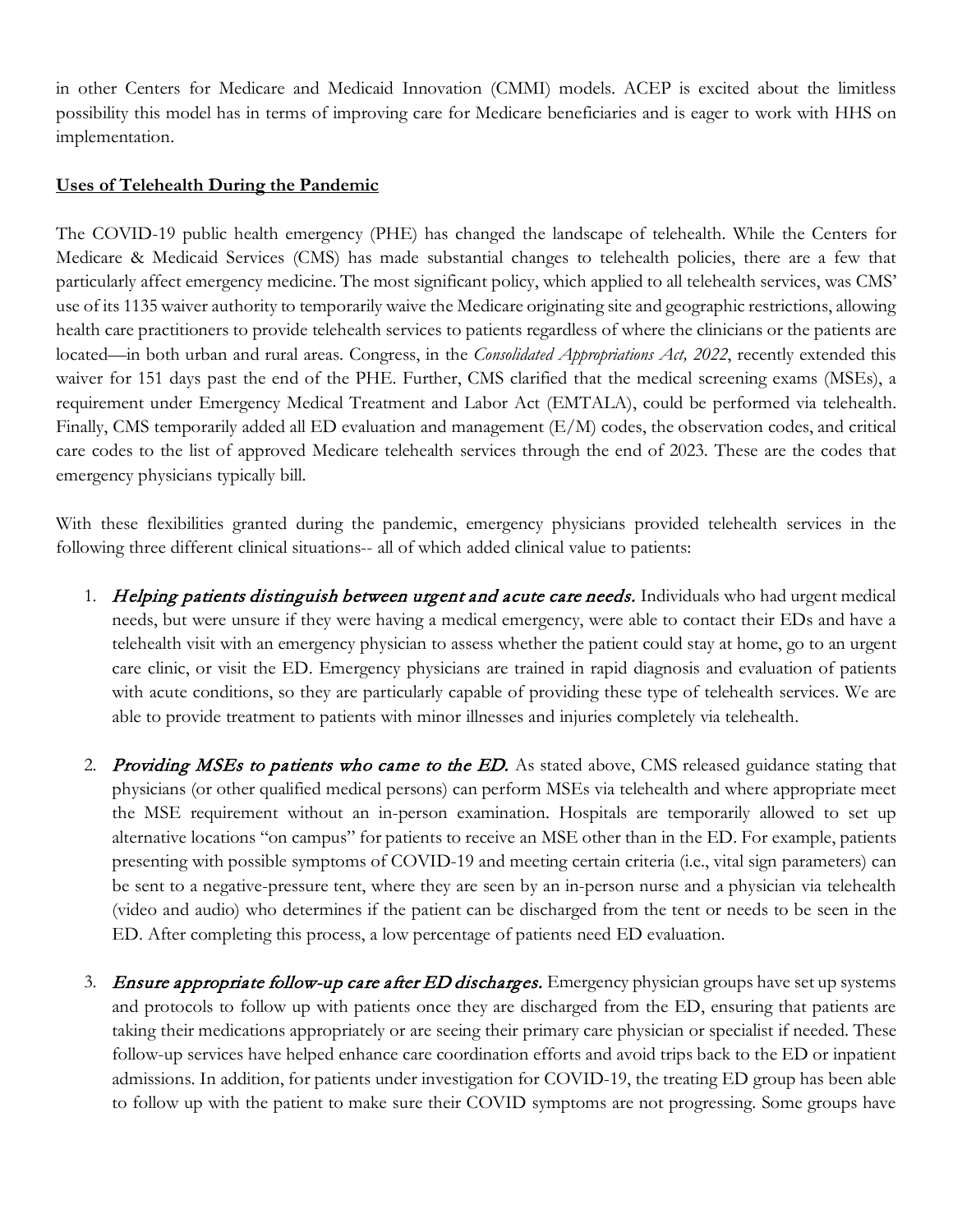sent patients home with portable pulse oximeters and followed up to check their general status and oxygen levels.

Being able to provide emergency services via telehealth initially helped preserve personal protective equipment (PPE) when supplies were limited and has helped reduce unnecessary exposure to COVID-19 for physicians and patients alike. Emergency physicians in particular have been at increased risk of contracting COVID-19 due to frequent and close physical interactions among patients and other health care workers. Having the ability to provide telehealth services has reduced face-to-face contact without compromising care, and patients have been able to safely receive services either from their home, the ED, or an alternative location within the hospital.

EDs across the country have also integrated their telehealth programs into their existing quality improvement initiatives, setting targets and metrics to ensure that the quality of care that is delivered is maintained and improved over time.

ACEP is still gathering data on the effectiveness of providing emergency telehealth services during the pandemic, but we expect to see improved health outcomes. For example, telehealth has the potential to improve care coordination and limit avoidable trips to the ED or hospital. Further, it allows for screening examinations that do not need to be done in person, thereby reducing the chance of exposure to COVID-19. Finally, it improves access to care for beneficiaries, a clear clinical benefit, by connecting patients with clinicians from any location in a timely manner. Some EDs have been able to track data that could be used to evaluate clinical outcomes, such as monitoring whether a patient required an additional medical visit after the telehealth visit and determining the percentage of patients who avoided an ED or urgent care visit for the illness or injury.

## **Barriers and Proposed Government Action**

As hospitals and emergency physician practices have invested in new telehealth platforms to serve patients during the pandemic, one concern many emergency physicians share is how to sustain these investments if the underlying funding and reimbursement for telehealth services do not continue. As noted above, starting in 2024, the codes that emergency physicians typically bill—including the ED E/M codes, some observation codes, and critical care codes may be removed from the list of approved Medicare telehealth services. It is also unclear whether Congress will continue to extend or make permanent the originating site and geographic restrictions beyond the 151-day extension it just provided. While CMS does not have the legal authority to lift the originating site and geographic restrictions, it does have the regulatory authority to extend certain telehealth policies past the end of the PHE without congressional action. We urge the Biden Administration to explore all these policies and extend those that will allow telehealth to remain a financially viable method for providing high-quality care going forward.

Another significant barrier is state licensing. Currently, there are regulatory barriers that restrict the ability for physicians to get licensed and credentialed in multiple states so they can provide telehealth services to patients across state lines. During the PHE, CMS issued a temporary waiver to allow physicians who are licensed in one state to provide services to a patient another state. This waiver only applies to Medicare and Medicaid patients. Further, for the waiver to be effective, the state where the physician is performing the telehealth service must also waive its licensure requirements. While many states have [allowed this flexibility during the PHE,](https://www.fsmb.org/siteassets/advocacy/pdf/states-waiving-licensure-requirements-for-telehealth-in-response-to-covid-19.pdf) it is not clear whether they will continue doing so once the PHE ends.